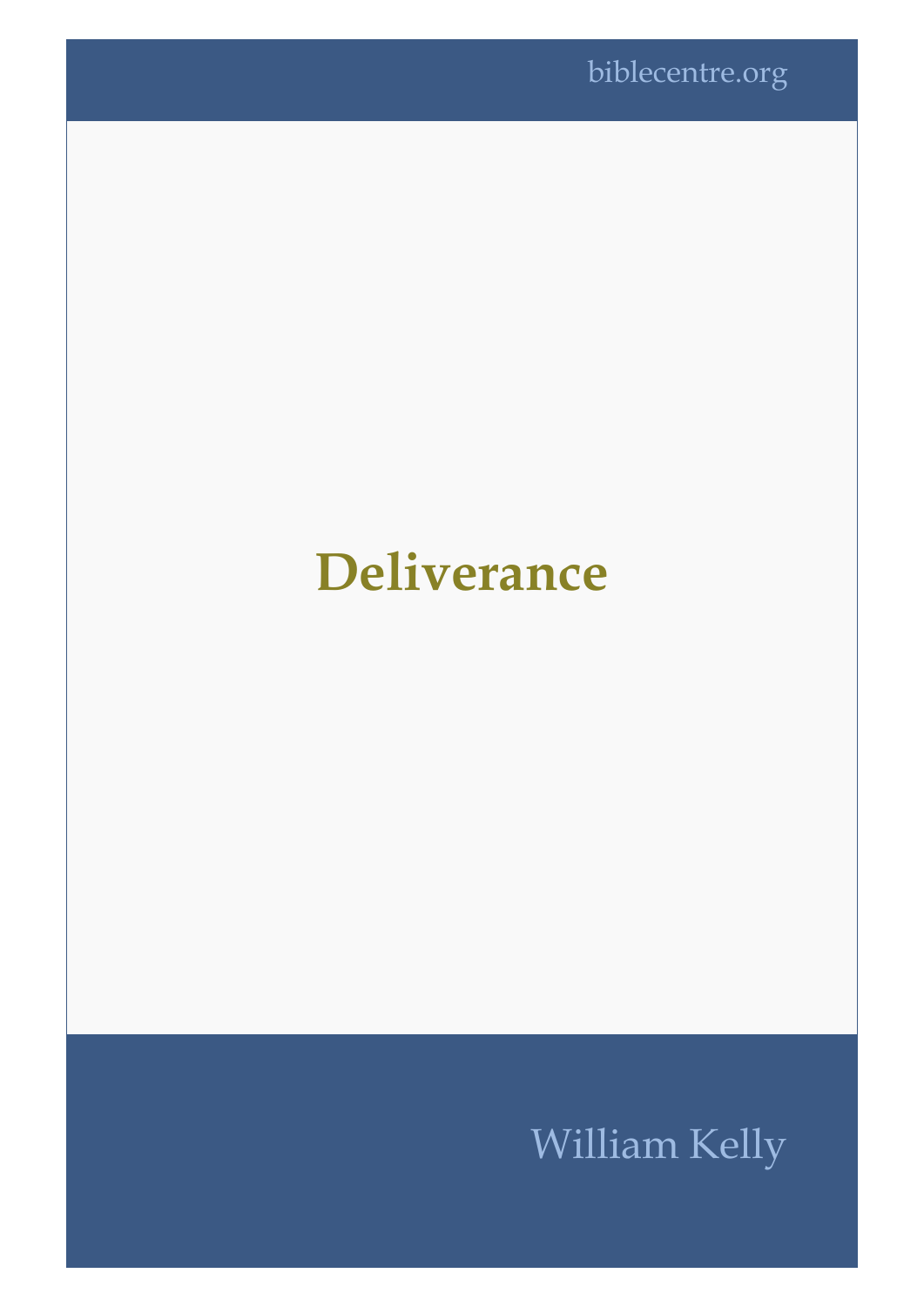## **Deliverance**

The beginning of Romans 8 is the full answer to the cry of wretchedness in Romans 7: "O wretched man that I am! who shall deliver me from the body of this death?" There are three great parts in the deliverance: first, the setting free of the soul at the commencement of its career; then, practical freedom in its course; and, finally, ultimate deliverance for the body in resurrection at the coming of our Lord. What concerns souls pre-eminently, in the first instance, is that spiritual freedom, without which there can be no practical power, any more than in the service of the Lord, or in worship. Hence it is this first part of the deliverance that it will be my main business to dwell on at present. Not that the application to practice is not of the highest moment; but we should remember that practical freedom and power depend on this primary deliverance. Again, final deliverance must not be supposed to be forgotten; but that is a question of the Lord's intervention by-and-by, when there can be no possibility of a flaw. Now there may be failure, first, in appreciating the soul's deliverance, as in verse 2; and, secondly, in turning practical liberty to the Lord's account in walk. But when the Lord comes to quicken these mortal bodies — and they are called mortal in contradistinction from the soul — no failure will be possible. It was not necessary to call the soul immortal, because immortality is essentially bound up with its nature.

Let us, then, turn to a little consideration of the first grand truth, the setting free of the soul. And this remark may be made at the threshold, that the deliverance in question is quite distinct from quickening. Romans 7 is the strongest possible proof of this; for we have, from verse 7 onward, exactly the experience of a man quickened, but not delivered. We see there a soul going through much painful exercise inwardly ending in the cry, "O wretched man," etc. It is not a careless or unawakened person, but neither is it one delivered. There are two errors to be avoided here, over-rating and under-estimating the condition of the case in Romans 7. These two mistakes carry away far the largest part of Christendom, and perhaps of real Christians. There are those who consider that the soul in this distress is unconverted; and one reason why they do so is, because in the progress of its exercises it says, "I am carnal." But such an inference is unwarranted, and arises from confounding carnal with natural, which is ignorance of scripture. For it speaks of three classes, and not two only; there are natural, carnal, and spiritual men. Now Romans 7 describes the intermediate class; the person there is neither natural nor spiritual. This is where the great mistake is made, and by none more than by the theologians. They confound a carnal with a natural man, supposing that "carnal" means one dead in trespasses and sins. But in 1 Corinthians 2, 3 this distinction is plainly drawn.

In chapter 2 the apostle, speaking of the natural man, declares that he "receiveth not the things of the Spirit of God." In chapter 3 he takes up the other term, and distinctly tells the Corinthian believers that they were carnal; not, of course, natural, but "carnal." They were believers, but in a wrong and low condition. They ought to have been, but were not, "spiritual."

Thus every believer is not by any means a spiritual person. For this reason the apostle, in addressing the Galatians, says, "Brethren, if a man be overtaken in a fault, ye which are spiritual restore such an one in the spirit of meekness." He did not mean by this that every believer is a spiritual man, but, on the contrary, distinguishes certain believers more fitted than others for the delicate work of restoring a man who has slipped aside. And who are they? The men who know best the hateful evil of flesh, as well as, what is of far deeper moment, the grace of God. These can therefore feel for souls ensnared and drawn away from the Lord. A carnal man knows God and himself so partially, that he is unfit for such work. He would err, either on the side of easy-going amiability, which would slip over sin, or in overwhelming harshness. The spiritual man, by grace, holds the balance even. He would condemn the wrong, but also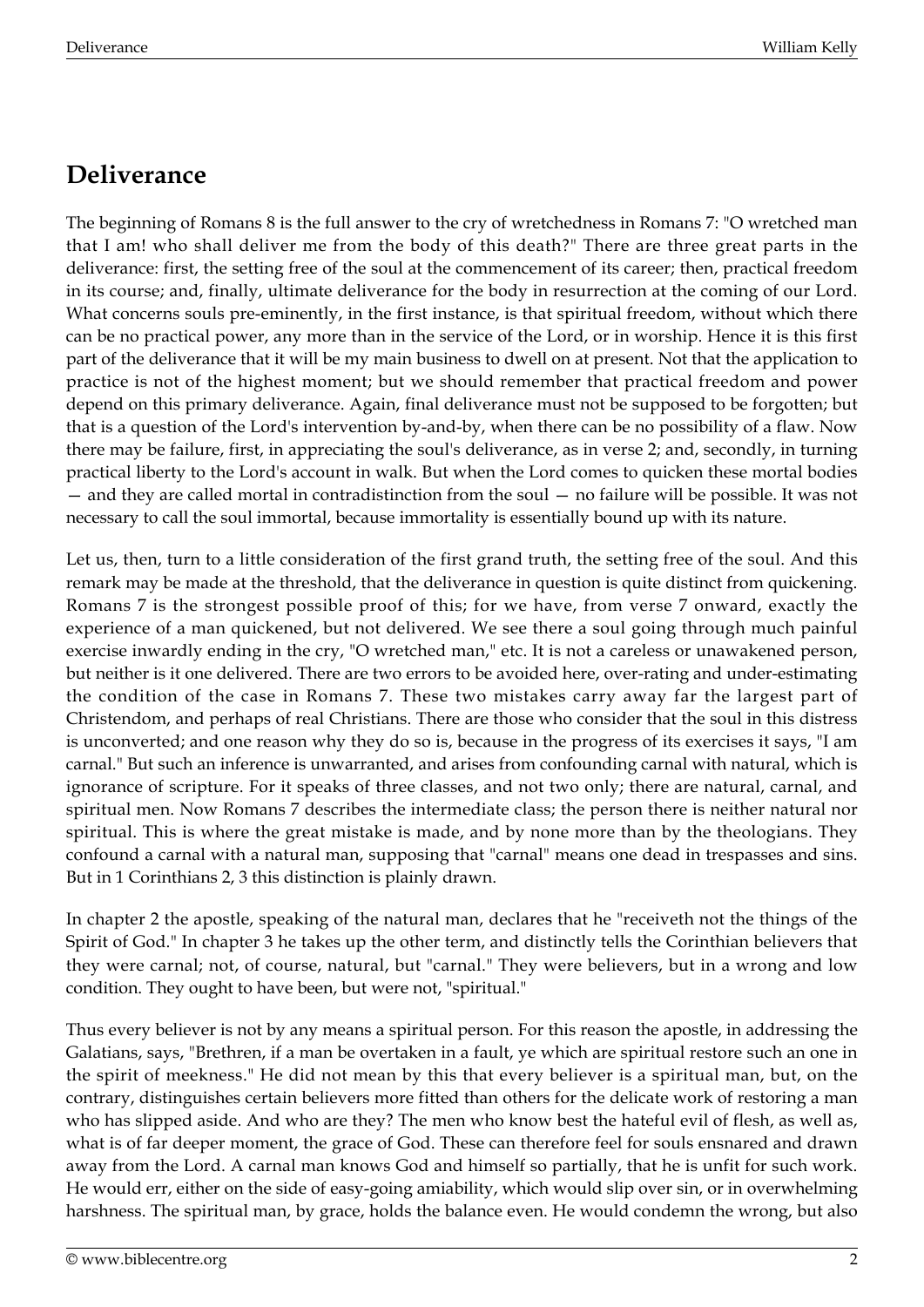meet the soul in restorative grace.

This distinction appears everywhere. Among believers, who does not know some spiritual, with not a few carnal? As believers, they are no longer natural, but they are not therefore necessarily spiritual. Not that they have not the Spirit, but that they do not walk or judge in the Spirit. The possession of the Spirit does not necessarily make a man spiritual. The Corinthian saints clearly had the Spirit, but there was unjudged activity of the flesh in many. There is a shade of difference between the word (and the sense, I also think) in Romans 7, compared with 1 Corinthians 3: 8, which calls little for notice now. It is only one letter, and; the Auth. Version (though not always) translates both as "carnal." Do not suppose that we are going into critical points now; but it surely is of interest and importance to apprehend the difference between being born of the Spirit, and having the Holy Ghost dwelling in me. A man may be born of the Spirit, and yet may require to have the Holy Ghost given to him. Now the word in Romans 7 does not decide that the Spirit dwells there, the word in 1 Corinthians does admit of it. However this may be, we may now turn to the fundamental Christian truth of present deliverance.

In Romans 7 a struggle is described, and fully argued out; but this conflict supposes life. While a man is dead in trespasses and sins, there is no such conflict. Mark the language of this soul. He has a hatred of evil, and yet falls into it; he loves what is good, and yet fails in doing it. It is a state, not of natural wickedness, but of spiritual powerlessness. At Corinth the fleshly activity of the intellect overruled the mind of the Spirit in too many saints. Here it was a dead weight of evil within, that always dragged him down when he wanted to do the will of God. He is like a person in a quagmire, not drowned, but sunk deeply, and struggling; yet as soon as he gets one leg out, the other is more deeply in. And so his state is most miserable. This increases, though with growing discernment of himself, until he rests in Christ. It is not a man who has not seen Christ, but one who, looking to Him, thought it was enough for all need, and never expected as a believer to find evil continually within him. He wakes up at length to the humbling fact that there is this constant inward evil ever seeking to break out, and that having the blood of Jesus for his forgiveness does not fully deal with the case. It is a question, not of pardon only, but of deliverance. "O wretched man that I am I who shall deliver me?" He has life, and the law has probed him as born of God, and killed him in conscience. It is far from true that he is dead in trespasses and sins; but an awakened conscience has given the law killing power, and he is slain in the conviction of sin, which he had not been; if an unconverted man. The unconverted soul knows nothing of this inward exercise and trouble. Here I am obliged to part from my Arminian friends, who generally regard this latter part of Romans 7 as a description of the natural man. "I am carnal," says the apostle, not natural. They are wrong.

The truth is, that the effect of sin is far deeper than even Christians suppose. Life and forgiveness are not all that is wanted. Both are given in the gospel: but besides there is present deliverance. And this deliverance comes after there has been practical proof, not merely that we are sinners, but that we are without strength, which is a deeper thing. Here the soul is brought to the pass: "O wretched man that I am! who shall deliver me?" He looks out of himself, there was the turning-point. He had looked to the Lord to find life and forgiveness; but when he had Christ he thought. "Surely I shall be able to go on now, happily glorifying the Lord." He discovers his weakness, he struggles and strives, but finds it out more and more. At last he looks about himself, and not his past sins only, to Christ risen after the flesh was fully judged in the cross; and this is the consequence, "There is therefore now no condemnation to them which are in Christ Jesus."\* (Ver. 1.)

\* The vulgarly received text adds a clause to the Greek which is rejected by the Sinaitic, Vatican, Rescript of Paris, and other MSS, the Coptic and Aethiopic versions, and some of the best Greek and Latin commentators. It is easy to account for the supplement from verse 4, where it is appropriate and certain; but here it confounds practice with standing. Even so the A.V. is a mistranslation. as one may show presently.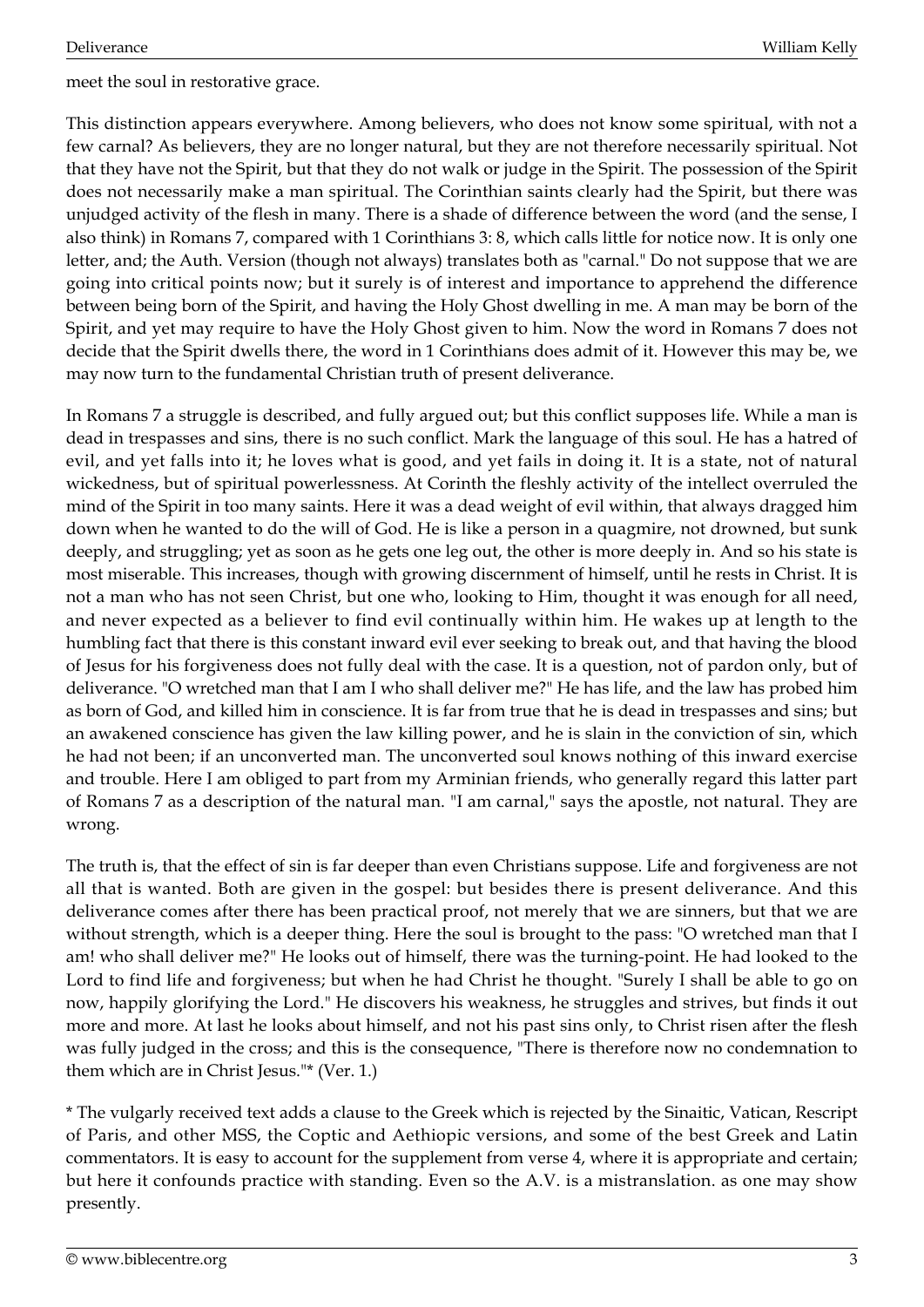The first part here stated of this deliverance is, that grace puts us in a new place or standing, in which there can be nothing against us. At once we see the contrast with Adam. It was not merely that the first man fell, and that his children were sinners, but the very nature and place involving them in condemnation. In contrast, then, with fallen Adam stamping the fall on all his family, there is another or "second Man" and "last Adam." What is His position? Risen and in glory, after having died not for sins only but to sin, and both for us, that grace might through Him reign through righteousness to eternal life. The apostle does not pursue all the consequences here, but particularly presses this, that Christ is dead and risen. He is not merely an expiatory sacrifice, but a dead and risen Saviour. And thus He is applied to the condition of the man who believes in Him. Nothing so frees from claim as death. Have there been debts? Death cancels them. Claims? Death comes in, and dissolves their force. Do I deny, then, the responsibility of the Christian? The very reverse. But his responsibility is not that of a man naturally, which comes to an end in death (not his own, but Christ's, and the believer's with Him); and where man ends, the Christian begins. The Christian, therefore, is baptized to Christ's death. It is thus a dead and risen Christ that characterises Christianity. A living Christ was what the Jew wanted. They would have liked a mighty Messiah born in the world to lead them on to victory and supremacy. And this is very much what many Christians think and crave after. But it is not Christianity, which is founded on the death of Christ and closes the old man; and He is risen, which brings in the new creation for faith.

Therefore it is that the Christian now is not merely forgiven, but identified with Christ who died; and the consequence is that he is dead to sin. Such is the argument of the apostle in Romans 6. The Christian is likewise dead to the law. I know there are those who tell you that the law is dead,\* but they are quite wrong. The law, far from dead, is a living and killing power; and you must therefore pronounce death, not upon the law, but upon yourself. (See Gal. 2) God gives the believer in Christ to take the place of being dead, both to sin and to law: but is this all? Surely not; it is only negative. No, he is in Christ Jesus, the One risen from the dead. The Christ that the believer possesses is One who, after His death not only for our sins but for sin itself, passed into resurrection life, and that, too, as a life-giving Spirit. Who receives this life? The Christian. As a believer in Christ, and submitting to God's righteousness, he has received new life and the Spirit, and consequently his position is in Christ Jesus. Therefore he partakes of all that Christ is, as risen. All His blessedness — not speaking of Him as a divine person, the eternal Son of God, but as Man risen from the dead — now attaches to every believer in Him. And for this reason it is that the apostle says, "There is therefore now no condemnation to them which are in Christ Jesus." You might as well talk of condemning Christ as of condemning the Christian. Since Adam's fall, the curse rested on him and on all his seed. So now, since His death and resurrection, the favour of God rests just as thoroughly on Christ and all who are His. For in point of fact they are in Christ as men naturally are said to be in Adam. No doubt it is a mystical way of speaking, but it is a true thing. The expression is a figure, but the fact is certain. Are the effects of connection with Christ less real than of connection with Adam?

\* The sole apparent authority for it is Beza's daring conjecture of ?p??a??t??, followed by the A.V. but corrected in the margin of Romans 7: 6.

What a blighting thing is the unbelief that despises and distorts, or destroys, the force of such deep realities! Do you say they are not facts? Are the only facts things that you can see and feel? Are you a positivist? Is there nothing real but sin and misery? Is God nothing? or are you as unbelieving, or worse, than a Jew or a heathen? Is not Christ as real as Adam? I admit the reality of sin. Alas, we know it too well! We know it even as natural men, and we felt it even when we were carnal — if indeed we are spiritual now. Let us search and see how far our souls have passed out of human thoughts, for this is carnality in a Christian. The Corinthians were in that state; they allowed the thoughts of men to sway them. We are called, on the contrary, to enter into the revealed truth of God. We are said to "have the mind of Christ." The Corinthians, as all Christians, had the title to this, but did not make it good; they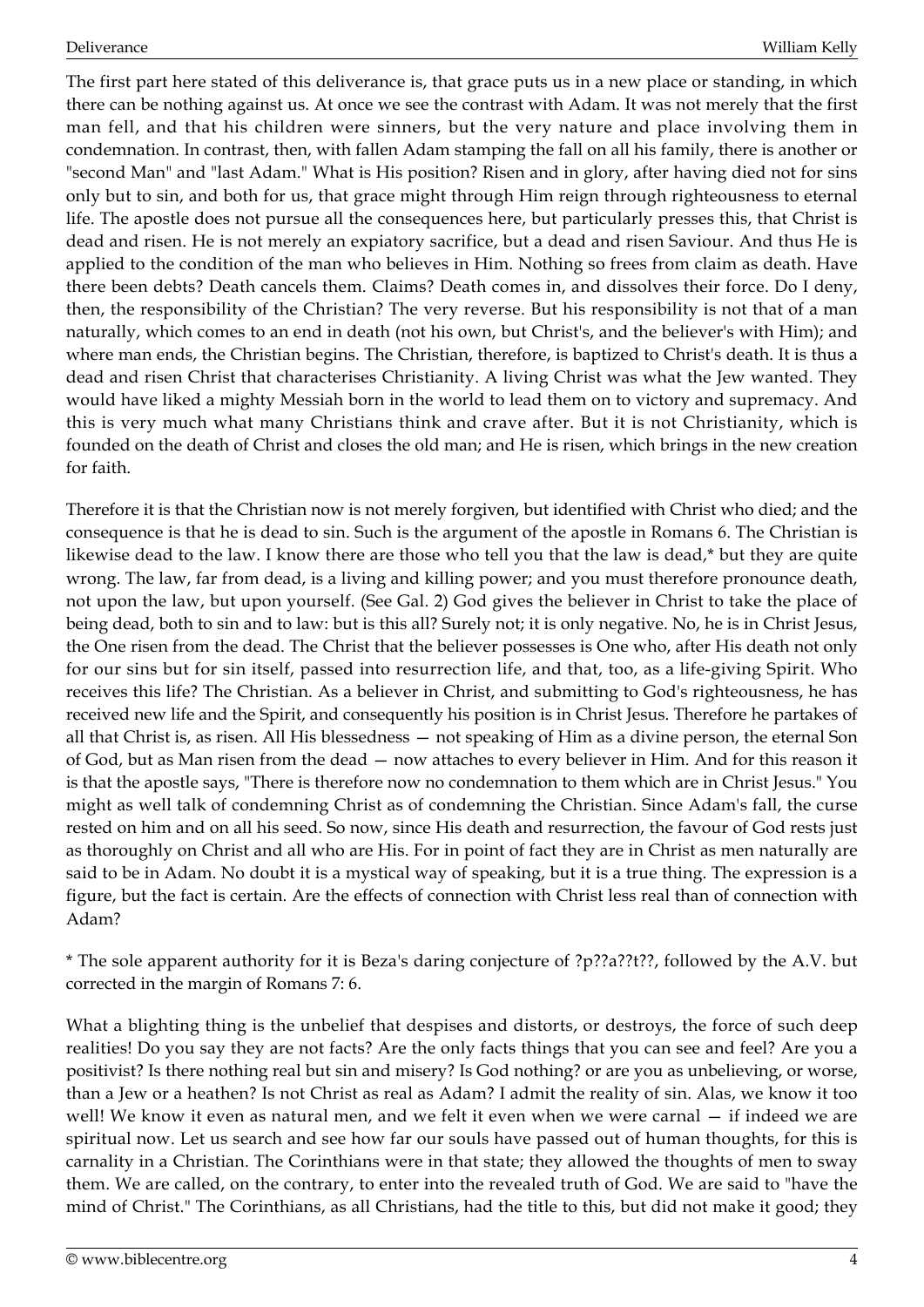had the ground, capacity, and even power; but they did not use what they had, through value for the world's wisdom — surely an important distinction, and a common danger.

Here, then, is the first clearing of the Christian position. "There is therefore now no condemnation to them which are in Christ Jesus." It is not merely no condemnation for this or that — for particular acts or things — but no condemnation whatever; it is absolute. Were there no faults or blemishes? Too many and grave; but for what did Christ die? And Christ is risen, and there is no condemnation. Are you still afraid to rest in Him? Better not be distrustful of Him or the word of God; far better to believe it, and be afraid of ourselves. This is both wiser and humbler. I know there are many who read the word of God, and hesitate to accept the clear and absolute language of scripture. But we ought, in this respect at least, to be calm and confident. Remember that I am not now resting on an isolated bit of scripture, though a single text is stabler than heaven and earth; I refer to what is the very back-bone and substance of this epistle. I am not pressing you with a mere fragment of scripture. torn out of its mace and context. I leave that to others; and there are plenty who preach thus on scraps. Beyond controversy, the apostle is showing that believers have an entirely new position in the dead and risen Christ. They are as truly partakers of the acceptance in which He stands risen from the dead, as men naturally inherit the condemnation of the first man. No condemnation can any longer touch His person who secures the Christian. We are in Christ.

The apostle gives two conclusive reasons for this. "For," says he, "the law of the Spirit of life in Christ Jesus hath made me free from the law of sin and death."

Before saying more, perhaps one ought to explain why the last clause of the first verse is quite ignored. Here it is not scripture. The same clause is scripture in the fourth verse, but not in the first. It is as perfect and divine in the one case, as it is wrong and human in the other. But the monastic scribes who copied for us the writings of the apostle seemed to have thought the first verse as it stood meagre, and rather dangerous too, and so did their best to improve and guard it by additions. Was not this rationalistic, Rationalism does not mean conscience judging what is wrong, but man presuming to judge where he should believe and learn of God. Any attempt to mend the scriptures is about as bold and bad rationalism as can be. You may find it in a monk just as much as in a monkey-loving professor. No doubt the monks included many a rationalist of the middle ages; I leave you to judge who are such now. In the first verse there cannot be a question that the words referred to are a mere human accretion. Ask any one entitled to speak: Mill, Griesbach, Scholz, Lachmann, Tischendorf or Tregelles, will tell you that the clause is an interpolation. They rejected it, not because all, or any of them, liked the truth resulting from the true text, but because they were honest men, and competent scholars, who stuck to the best witnesses. In the Catholic Greek Testaments of Munich, 1847, and of Dublin, 1860, you will find the same thing; the clause is omitted, and quite correctly, spite of the Vulgate. So also Bishop Wordsworth and Dean Alford, in their editions of the Greek New Testament, omit it.

Do not mind what people say about "peculiar views." For that is just what I eschew, at least as much as they. I want to help souls more fully into the truth, which surely ought not to be "peculiar." I call human views, old tradition or modern speculation, peculiar, if not wicked too. But I do not call it peculiar, and I hope you do not, to adhere uncompromisingly to the words of the Holy Spirit, and to seek the genuine, simple, and sure sense of God's word. The true form of the verse, then, is, "There is therefore now no condemnation to them which are in Christ Jesus." The apostle so speaks without the smallest qualification. If you add, "who walk not after the flesh, but after the Spirit," and if you translate it more correctly as not "who" but "if," "when," or "because they walk not," etc., you bring in another idea walking in the Spirit, not standing. It would amount then to this: that there is no condemnation to them since they walk in holiness. But this were to mix up the walk with the position, the effect of which is that you can never be sure of your position. All is plunged in uncertainty. Place in Christ and walk in the Spirit are two distinct things. I do not know what a man's position is by looking at his walk, for he may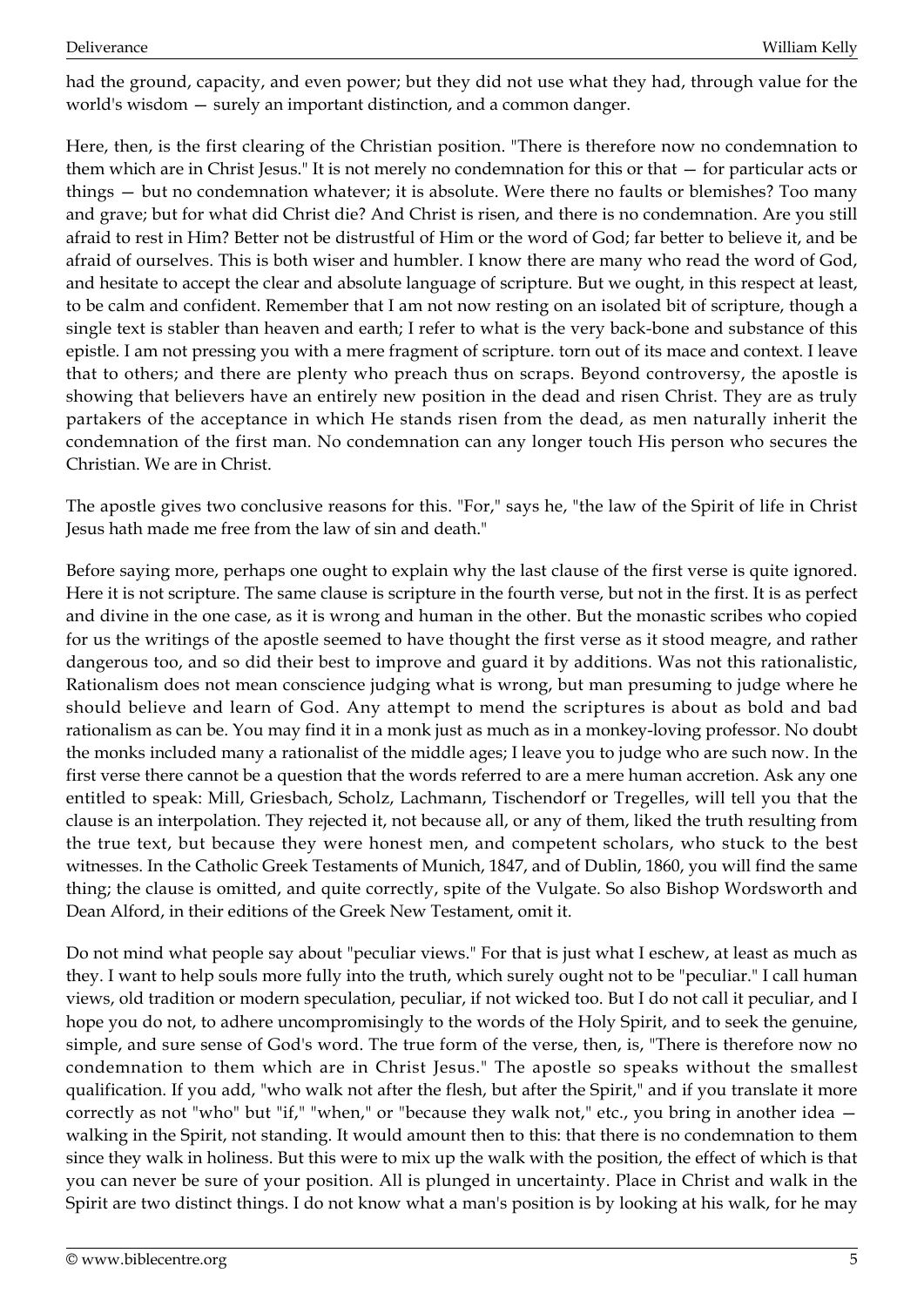often shift and move. The walk is surely of the utmost importance. But the first verse of the chapter speaks only of position, and if you bring in walk there, the position is unsettled, and the truth is spoiled.

When you speak of walk, you bring in Christian responsibility (which I entirely admit); but if the apostle is teaching "no condemnation," how can our conduct, our desert, our possible faults be introduced? Do not faults deserve to be censured? Whose walk is such as to claim "no condemnation?" If the walk is mixed up in the question, it is impossible for one ever to know it. The word is thus made void, the apostolic comfort is also nullified, and people get into a religion of doubt, in consequence of this confusion. They find themselves on a quicksand instead of a rock, and miscall it Christianity, whereas it is so far a mere consecration of naturalism. The object of the verse is to show the firm ground on which God has placed His children.

Surely there is a walk that suits those that are in that position, and scripture furnishes abundant instruction as to it. But the first need is to know that I am placed by the grace of God where no condemnation can reach us. This gives solid peace, and becomes the means of power to the believer. Do we want to know the ground of it? The answer follows: "For the law of the Spirit of life in Christ Jesus hath made me free from the law of sin and death." Mark the precision of the language. It is "the law of the Spirit of life," meaning that fixed principle. Let others boast about the law of Moses; the apostle says, this is the law for me, a Christian. Has Moses delivered you? He could only condemn: "As many as are of the works of the law are under the curse." But here is the proper starting-point of the Christian — the soul set free. It is a place of deliverance that nobody ever had till Christ died and rose again. And it is a remarkable fact that our Lord acted on this truth on the very day He rose from the dead. He never did so, before, coming into the midst of His disciples, He breathed on them the breath of His own resurrection-life. His own people were plunged into the deepest distress by His death on the tree; but He imparted to them life more abundantly than before His death. "I am come that they might have life, and that they might have it more abundantly." While He was here, He was no doubt the life of the believer; but risen from the dead, He gave life more abundantly.

It is familiarly known that some apply His inbreathing as if it meant inspiring the disciples to write the scriptures, as others take it to be power to work miracles, and so forth. The truth however is that it means neither one nor other, nor anything but what is said here: "The law of the Spirit of life in Christ Jesus hath made me free from the law of sin and death." Therefore it was that He said, "Receive ye the Holy Ghost; whose soever sins ye remit, they are remitted," etc. They were to go forth, as in Christ, in the power of the Spirit. They were to take Christ's place in this world; dead to law and sin, and alive from, yet among, the dead. The world outside is the place of death, not of life. The believer owns this, but thanks God that there are some living among the dead. And whence comes this life? From Christ risen — the law of the Spirit of life in Christ Jesus. It was not a life breathed into any before He rose from the grave. If it had been before the cross, it would never suit a sinner to receive it, any more than God to give it; nor could it be a guarantee of deliverance. But when the Lord Jesus went down into the fight, the rule of that war was, that those who tarried with the stuff should share just as much in the spoils as He that went down to battle. Such was the law of David; and it is the way of a greater than David. He alone fought the fight; but we reap the full fruits of His victory. Grace has set me in this position, so that sin and death are no longer a law to me.

Sin is not a law, because I am no longer sold under and in bondage to sin; I am inexcusable if I do sin. There is no such necessity if I come under grace. If I fail in prayer and vigilance, I am sure to sin; but I ought never to be unwatchful, and so never to sin. No Christian should deny this. A Christian may sin, and a Christian does, if he is not walking in dependence on God. He is only kept so long as his life is practically one of faith. "The life that I now live in the flesh," says the apostle, "I live by the faith of the Son of God." Where one walks in the Spirit, the believer does not sin.

Sin, then, is not a law to the Christian, but what about death? Must not we all die? This is exactly what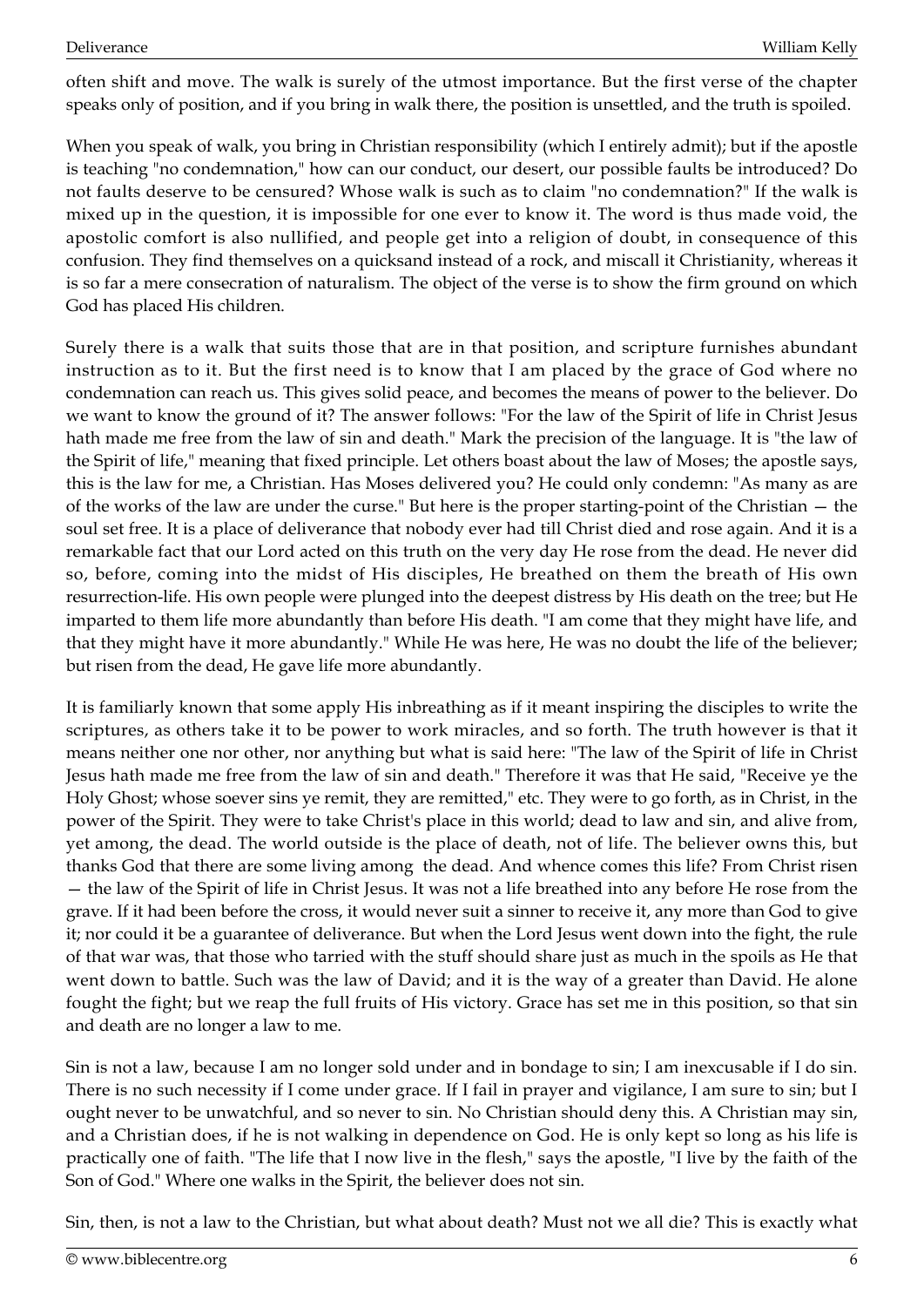unbelief says — that we must all die. "Surely," some untaught soul cries, "you have not the face to say that we are not all to die." Men are so appointed, but not Christians. We shall not all sleep, but all be changed: I believe because God says it. "We shall not all sleep." The moment Christ comes in bodily presence, not a Christian falls asleep; on the contrary, those asleep arise. We are changed without dying. I say therefore that death is not a law to the Christian. He is not doomed to die like a man naturally. It is quite true that death is the common portion of humanity, as such, but not of God's children. "It is appointed unto men once to die. But, as said before, a Christian is not a mere man. He is already delivered, taken out of the lot of sin and death in which all mankind are naturally. We enter in Christ a supernatural state. Do you shrink from the supernatural? If you believe in Christ, the Son of God, you must accept its fulness, for surely He is so. And on all who are His He imprints His own incomparable blessedness, as He is their life and righteousness. I quite admit that we may die, just as we may sin. But I deny that either the one or the other is a necessity for the Christian. When life in the Spirit was given, there was power against sin; and when Christ comes, death shall disappear for all that are His. It is the effect of life in Christ, the life-giving Spirit. When my soul sees Him, my soul gets life; when in my body I see Him, my body will be immortalised and transformed. Such is the Christian's portion, and he should enter by faith into the blessedness of Christ's triumph now. Consequently we are entitled to have peace, joy, power, and conscious victory now, and this righteously by the cross.

But along with it must be kept up the exercise of self-judgment; for if we are in Christ for no condemnation, Christ is in us for the continual detection of the flesh already condemned by God, that the walk should be truly in the Spirit. "If Christ be in you, the body is dead because of sin, and the Spirit is life because of righteousness." As surely as Christ is ascended and the Holy Spirit now given, the two sides for the Christian are inseparable for privilege and responsibility. Even as our Lord said, "At that day ye shall know that I am in my Father, and ye in me, and I in you;" and what God has joined, let not man put asunder.

This deliverance has a great deal to do with a man's being spiritual. One may doubt that a person can be truly spiritual, in the scriptural sense of the word, before he is delivered. Not that a delivered man will necessarily always walk as such, because we are liable to be off our guard, and turn aside. What may not a Christian be dragged into when he forgets the Lord? But certainly the consciousness of deliverance by Christ's death and resurrection is a weapon of great power. Like Goliath's sword in David's hand, none is like it. Nevertheless, one needs dependence, as much after being delivered as before.

Could God condemn the life that is in Christ? But this is the life the Christian has. Do you suppose Christ's grace shown in that act was limited to those who lived then? "Because I live, ye shall live also." Was this true of the disciples alone? It was a sample of what He has done for and gives to every Christian. I speak not of walk, but of what is at the bottom of it, when I say it is life in Christ. In Adam I have the natural life, which is alas! depraved, proud or vain, wilful and selfish. And where do I get the life that hates these and all evils alike? From faith in Christ. It is no credit to the receiver. It is all and solely of the grace that was in our Lord Jesus. The risen Saviour has a family instinct with the same life that was and is in Himself. And the life is that of One risen from the dead after all judgment was undergone. This last is the point the apostle adverts to next. "For, what the law could not do, in that it was weak through the flesh, God sending his own Son in the likeness of sinful flesh, and for sin condemned sin in the flesh." (Ver. 3.) God has already executed sentence of condemnation, not on us (else we should be lost for ever), but on Christ.

The cross of Christ was not merely blood-shedding as the final answer to the various sacrifices; the explanation, after long waiting, of why it was that God attached such importance to the offering of a bullock, a lamb, or a goat. Surely it was not with slain beasts that God was occupied. He was giving sensible signs of the One sacrifice — presentiments of His Son that was coming. He was setting plainly and distinctly before the eyes of a dull people that One who was to shed His blood for the sins of men.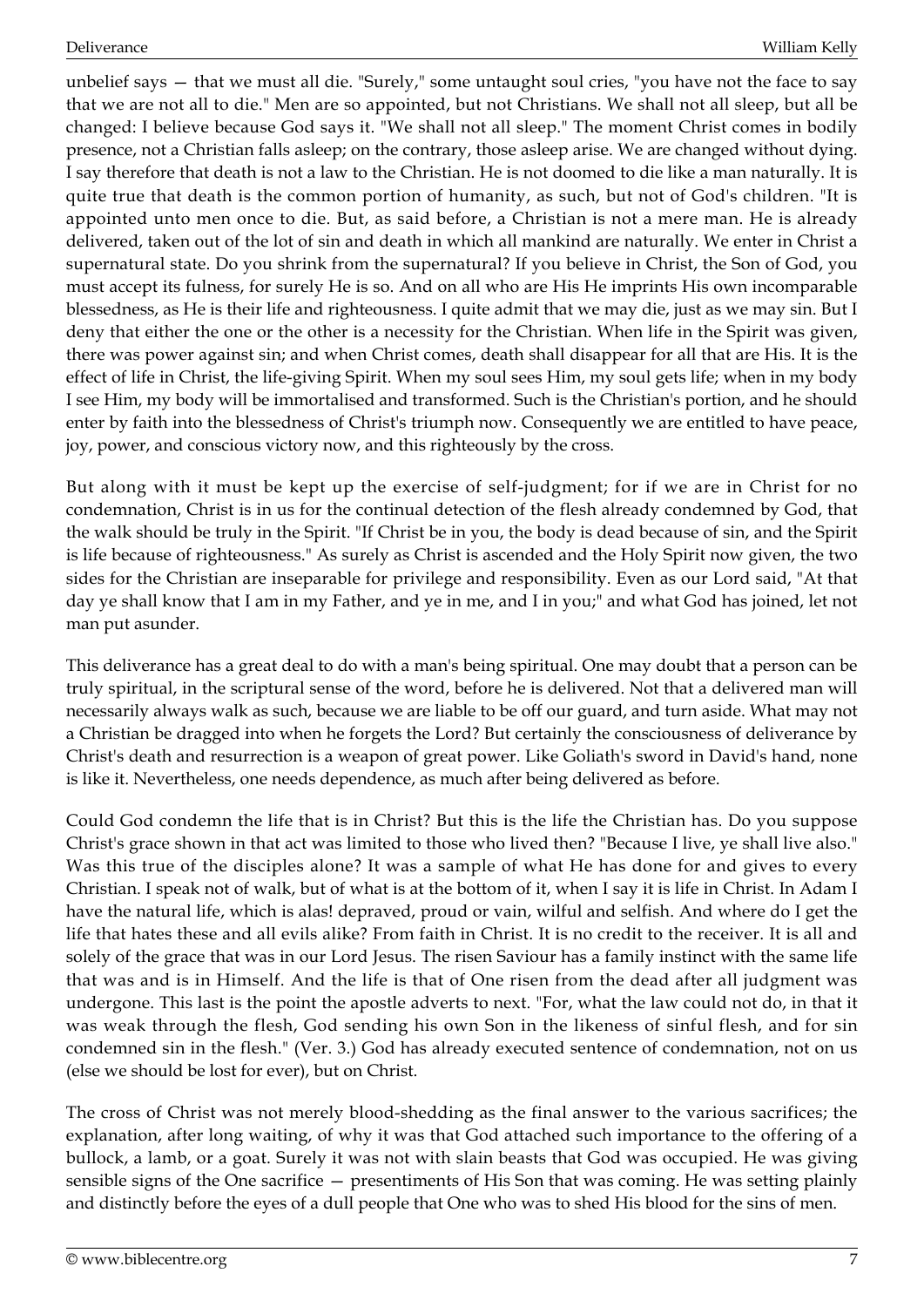But more than this: that One was to bear the judgment. There are two things appointed of God to men because of sin — death and judgment. Christ bore judgment as well as death; and the consequence is that the believer now receives a double blessing. Not merely has he life, in contrast with death, and pardon through that blood shed for the remission of the sins of many, but also deliverance in Him risen, and no condemnation, through the condemnation having fallen wholly on Christ. This the law could not do. It could condemn the sinner, and nothing else, because it was a good law. If it had been bad, it might have let off bad men. The law was therefore powerless to deliver; it condemned, and could only condemn, the guilty. Had this been all, we were hopelessly lost. But sinners were the very people that God intended to save by grace. In Christ He would save sinners, but condemn sin. The law could not deal with sin apart from the sinner. It dealt with a sinful man for his sins, and the end could only be death for him. But it could not execute judgment on the nature, any more than extricate the man himself. Whereas "God, sending His own Son in the likeness of sinful flesh, and for sin [that is, as a sin-offering] condemned sin in the flesh." The Son was sent in the likeness of sinful flesh, not in sinful flesh; else He must have suffered for Himself, and could be no unblemished victim for others. It was not in the likeness of flesh, but really in flesh, He came.

How guarded is scripture! How much better than any formula, even the so-called Athanasian! What a meagre effort at symbol is the vulgarly styled Apostles' Creed! No wonder Whiston and other Arians could admire and use it. But the word of God is divine light to deal with man's heart and conscience.

Look, then, at the truth of Christ as presented here. God sent His own Son in the likeness of sinful flesh, and for sin. He was the Holy One, and yet became a man - as truly man as He was God. He, ever Son of God, came in the likeness of sinful flesh. He was born of a sinful mother, so that none could have known, except by the revelation of God, that there was not the same state of humanity in Him as in her. It was a revelation, distinct and positive, that He was the Son of God incarnate, not the son of a human father. He was the Son of God and the Son of man as born of Mary, but certainly not Joseph's son, save legally. The Gospels,. though some with more particularity, affirm distinctly, making it blasphemy to deny it, that He was Son of God in the supreme sense.

That Blessed One came "in the likeness of sinful flesh, and for sin." Mark this last, for it means as a sinoffering. "For sin" is its technical expression in both Old and New Testaments. It was to deal with "sin," not merely sins, that Christ was sent; to meet and remove that dead weight which, in Romans 7, the believer discovered; to have the root, as well as fruit, wholly disposed of. The burden of all fell on Christ. Sin in the flesh God condemned in His cross. It is not pardon that is wanted for an evil nature, but condemnation. Pardon for sins one does want, but condemnation, unqualified judgment, of the nature that produced them. And in order that you or I should be saved, that condemnation must fall, not on us, but on the Saviour. This is exactly what God has done. The condemnation of sin in the flesh, and by an offering for sin, fell on the only One who had no sin in Him. If there had been sin in Him (I say not done by Him), then condemnation must have fallen on Him for Himself. Such a falsification of His person was the peculiar and fatal error of Irvingism. In that system, in order to make the Lord Jesus sympathise with us as much as possible, He was made to have fallen humanity. It was taught that He had taken into union with the divine nature, not merely human nature, which is true, but fallen and peccable, which is a ruinous lie. If it had been so, Christ could not have suffered for us, but for Himself. But being the Holy One of God, the only One in whom was no sin, He could suffer, not only for sins, but for sin. Consequently, in executing judgment on Him crucified, God condemned sin in the flesh.

And what was the moral end of it, as here shown us by the apostle? "That the righteousness of the law might be fulfilled in us who\* walk not after the flesh, but after the Spirit." (Ver. 4.) Here comes in the walk of the Christian in its proper order and only true place. When the Christian's standing by grace in Christ is a settled fact, when consciously delivered with a new life by the Spirit, when he knows his nature judged in the cross, then his walk according to the Spirit follows. And do you not know how,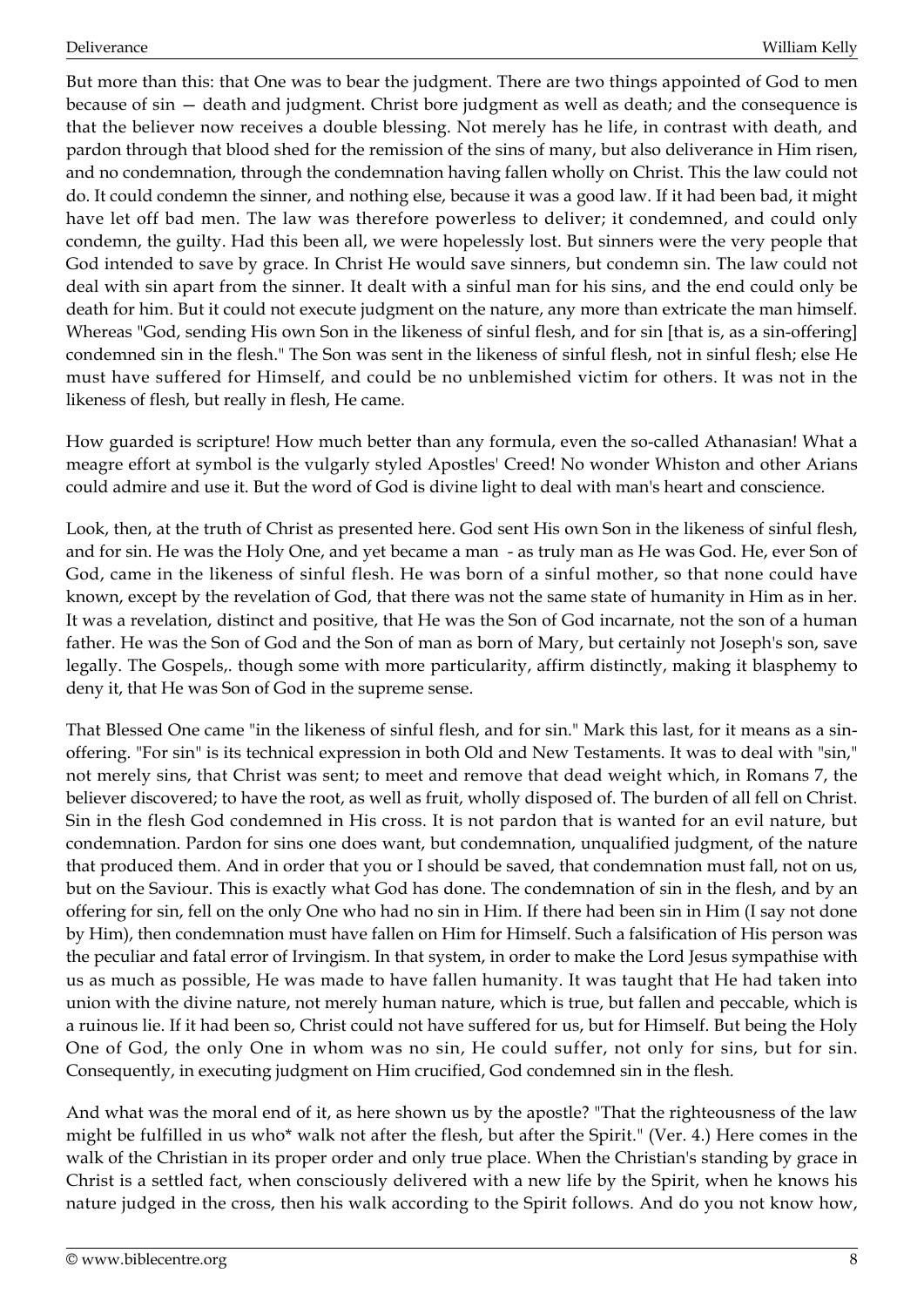when you are not happy and free, everything goes wrong? You are tried with this and that, vexed with circumstances and with other people, and, most of all, if you told all out, with yourself. Such is the condition of the soul in Romans 7.

\* The reader of the Greek Testament will observe that the true text of verse 4 differs from the spurious clause of verse 1. It is not the anarthrous pe??pat??s??, which would import a condition ("if walking"), but t??? p., which means the fact or character — "those that walk." The dominion of sin is broken.

But now see here the efficacious excellence of what God has wrought and gives in Christ. Not only are sins forgiven, but the evil of flesh is already dealt with in His death. So that one has not to wait for one's own death for deliverance. To faith the believer died with Christ, is alive in Him to God, and is therefore entitled to be no longer a self-tormentor because of the total ruin and corruption within. The old man is as surely condemned in the cross, as the sins of the believer are washed away by the blood of Christ. He submits to the humbling certainty that the nature is hopelessly evil but accepts the blessed truth that it has been already condemned by God in Christ's death. No part of scripture, no rite of Judaism, ever taught that man's nature gets better; Christianity sets forth, even in baptism, that it is judged and set aside for ever in Christ. It is only the fond fancy of a Brahminist, or of others hardly less dark in principle — this notion of improving the flesh. It is the religion of human nature all over the world. But any effort to deliver myself, as it begins, so can end, only in a religious imagination. It is by righteousness and in Christ, not by power, that victory comes over self. To trust oneself is not to be delivered, but only deluded. Whereas, in the sense of total weakness, and ruin, and evil, to rest on Christ dead and risen, is to find myself in Christ, and "no condemnation" my portion.

But we do well to mark the ground of "no condemnation." First, God has given me a perfectly new life, the life of Christ risen from the dead; and this He cannot surely condemn. The life of Christ is the Christian's life, to which no condemnation can attach. But what about my old and evil nature? God has already dealt with it, having executed sentence of death on it in the cross of Christ. Thus God gives the believer a new life, which cannot be condemned, having condemned the old man, out and out, in Christ's death. Therefore now no condemnation falls on those that are in Christ Jesus. Romans 8: 1-4 is the truth for the soul to seize, a spring of confidence for going on with God; Romans 7: 7-23 looks back at a wholesome, but painful, discipline, a transition state, during which the soul, desiring what is good, because converted, learnt its utter powerlessness, because it was under law, and did not yet submit to the sentence of death. Now it bows experimentally, and sees itself by faith delivered according to the import of Christ's death in His resurrection. Thenceforth all is clear as to present as well as past, as to what you are, no less than as to what you have done; and this, not at all because of what you were or are, but on account of Christ, whose death settled all questions for you, and in whom you now live — alive from the dead to God.

Hence the righteousness of the law, instead of being a claim against you, and so condemning you, is now fulfilled in you, which is more intimate than by you. Knowing God thus, you cannot but love Him; and, loving Him, you love your neighbour also, and even your enemy. By the grace of God you are able to rise above the evil to which you once succumbed. If the believer loves God and his neighbour, is not the righteousness of the law fulfilled in him? I do not admit such a thing as a Christian, in whom the righteousness of the law is not fulfilled. The grace of God has wrought this immense change. The vain or proud man, who made himself his centre, but now a believer, and in Christ, has his heart drawn out in true love to God and in love to his neighbour. And no wonder, when one is by grace so blessed! There is nothing that tends to practical holiness so much as being, not pardoned only, but made perfectly happy by and in divine love. One does not become holy first, and then happy, but if he is made happy, practical holiness follows. I speak now of what is wrought by God and His grace in the believer. But Christ is all — not only He dying for us, but we living in Him risen.

Thus, as we see, this subject has its practical side. Grace has wrought in Christ for us "that the